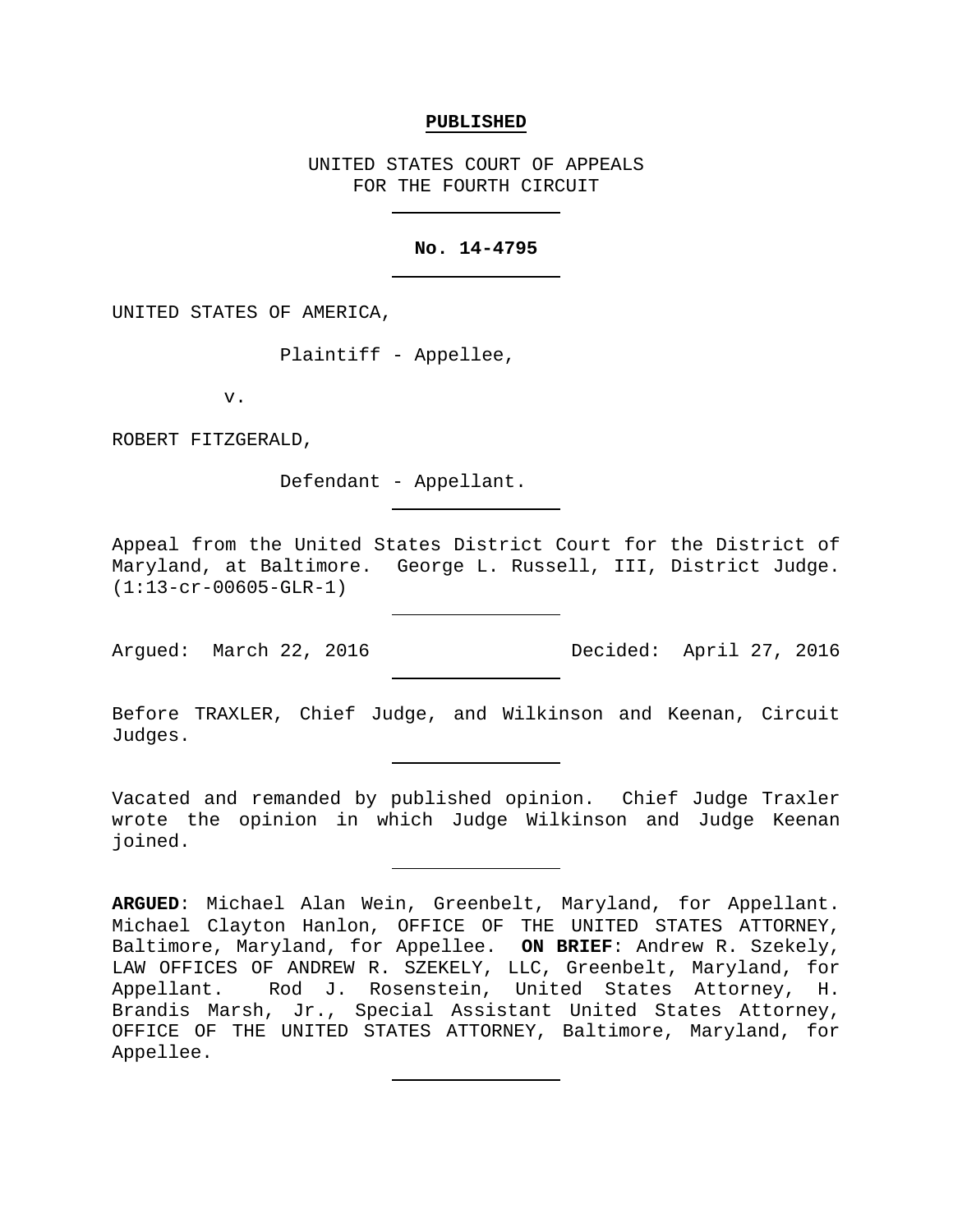TRAXLER, Chief Judge:

With assurance from the district court that he was not waiving his right to appeal the court's earlier denial of a suppression motion, Robert Fitzgerald pled guilty to one count each of possessing a firearm as a felon, possessing heroin with intent to distribute, and possessing marijuana with intent to distribute. See 18 U.S.C. § 922(g)(1); 21 U.S.C. § 841(a). He now appeals his convictions, arguing that the district court erred in denying the suppression motion. He alternatively contends that if he did not preserve his right to appeal the denial of the motion, we should vacate his guilty plea. Because we agree with Fitzgerald's alternative position, we vacate his convictions and remand for further proceedings.

## I.

A Maryland grand jury returned an indictment against Fitzgerald for one count each of possessing a firearm as a felon, possessing heroin with intent to distribute, and possessing marijuana with intent to distribute. During pretrial proceedings, Fitzgerald moved to suppress certain evidence and moved for a Franks hearing regarding what he alleged to be knowing and material false statements in an application for a warrant to search Fitzgerald's residence. See Franks v. Delaware, 438 U.S. 154 (1978). After taking testimony and hearing argument, the district court denied his motions.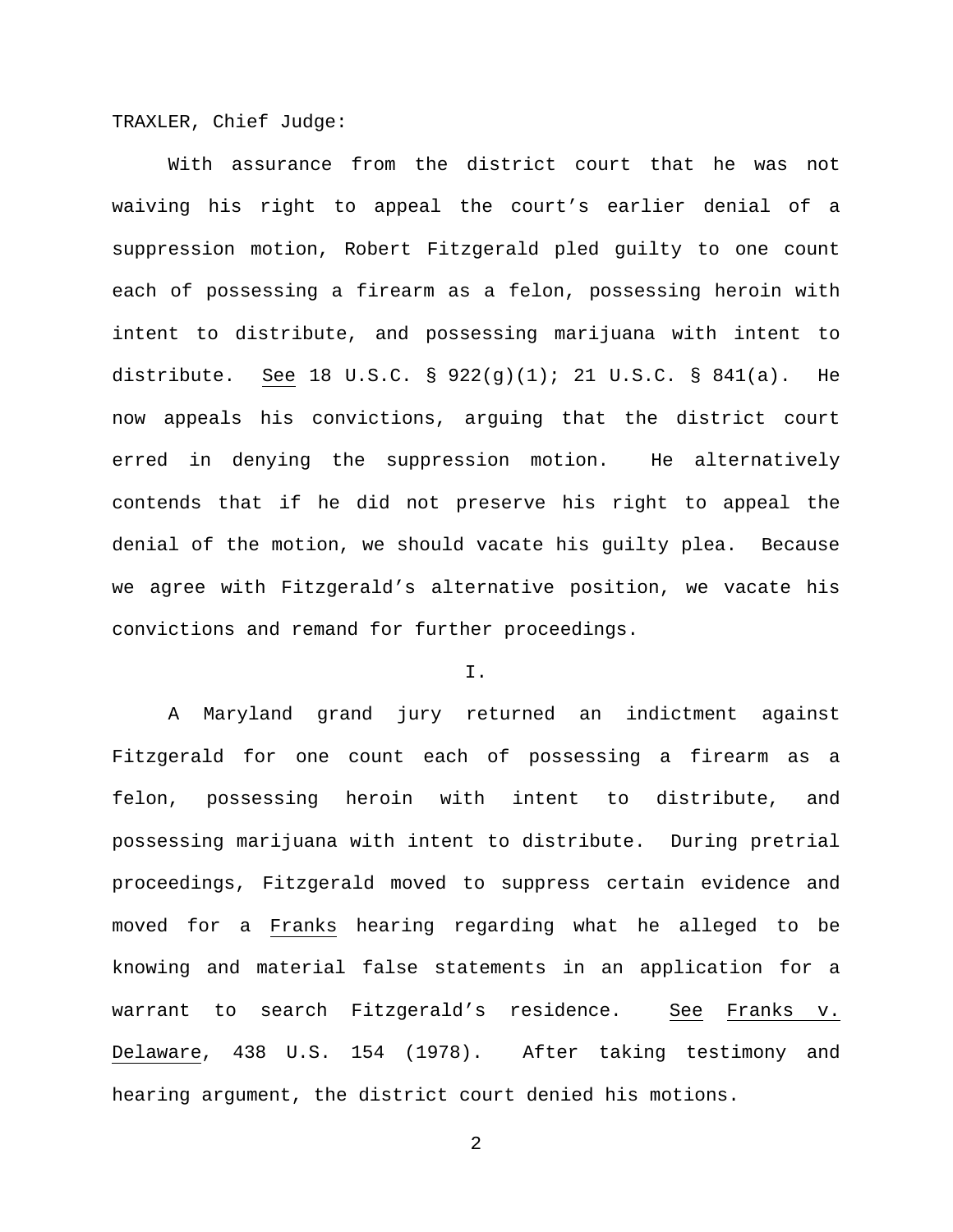Fitzgerald later rejected a plea offer made by the government but nonetheless indicated his willingness to enter an "open plea" to the charges in the indictment. The parties therefore moved forward without a written agreement, and no writing addressed issues that would be preserved for appeal.

On April 15, 2014, Fitzgerald appeared before the district court to plead guilty, and the district court began its Rule 11 plea colloquy. Of particular significance to this appeal was a discussion between the court, defense counsel, and Fitzgerald concerning what appellate rights Fitzgerald would retain after pleading guilty. Defense counsel stated that he was sure that Fitzgerald did not wish to waive his right to appeal his sentence, and the court confirmed that he was not waiving that right. The following exchange then took place:

[DEFENSE COUNSEL]: And it certainly is one of the reasons the Court might guess that he wants to appeal is to take up the issue of the suppression hearing, and I think he's hearing you say maybe he's waiving that by entering a plea of guilty, and that's not the case.

Do you understand?

THE COURT: Right. So, in other words, if I end up accepting your plea of guilty in this case, and I'm asking you all these questions, it could be that your ability to argue that your plea was not entered into both a knowing and voluntary manner would be to a certain extent compromised, because you're<br>acknowledging that you're entering into it in a acknowledging that you're entering into knowing and voluntary manner right now.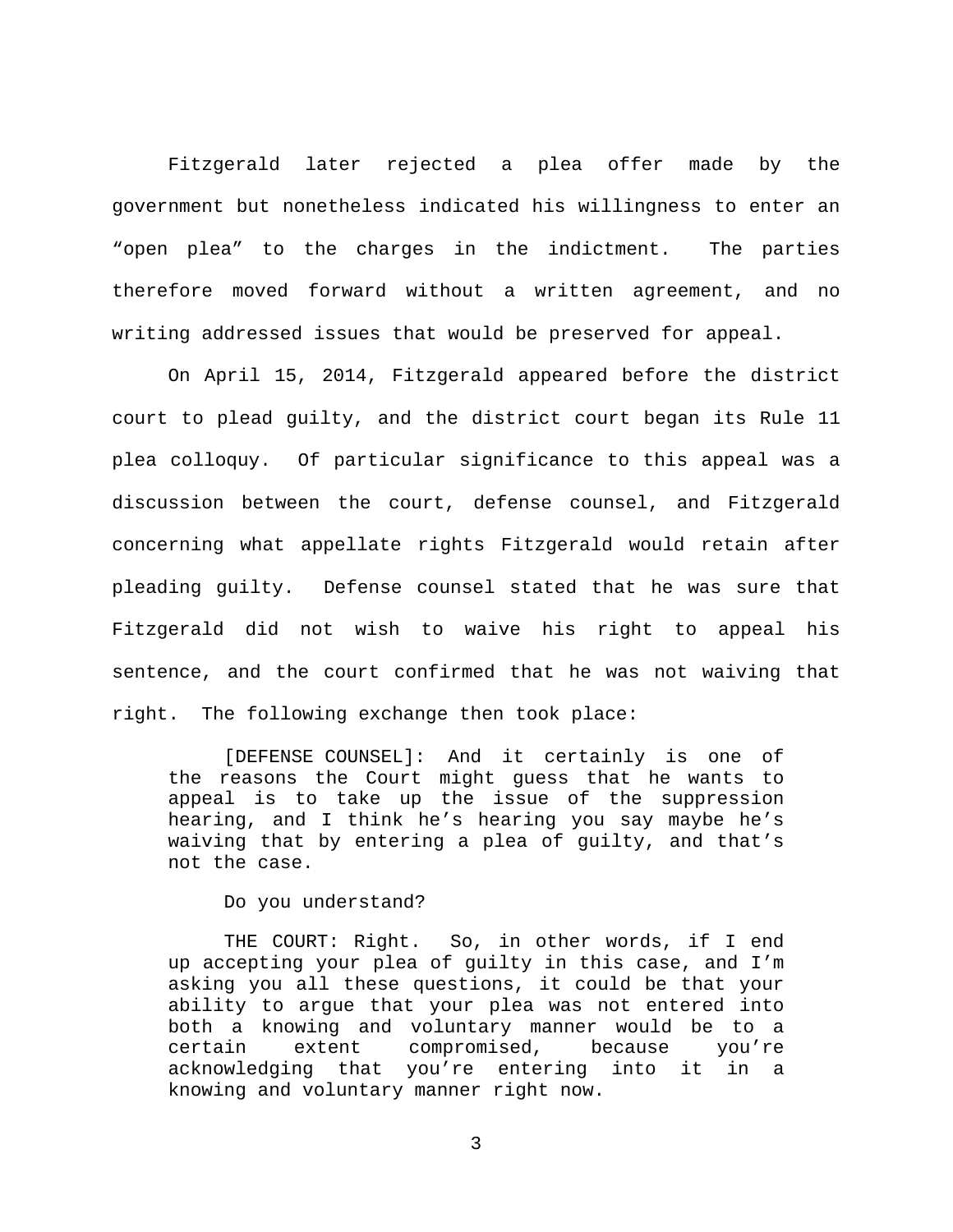Do you understand what I am saying?

S.S.A. 33. When Fitzgerald stated he did not understand, defense counsel took a moment to confer with his client, after which Fitzgerald initially stated that he had no further questions regarding how his decision to plead guilty would affect his ability to appeal. When Fitzgerald then stated that he actually had one further question, the court again allowed him to confer with his attorney, after which counsel stated that he did not believe any further advice on the topic would be needed.

Nevertheless, the district court briefly continued on that subject:

THE COURT: Okay. Now, of course, you retain your ability to be able to appeal any sentence that I would impose, because you haven't waived that.

You retain your right to challenge . . . any sentence that I end up imposing. You certainly retain your ability to appeal any decision the Court has made with regard to a motion to suppress tangible or derivative evidence to the extent that the Court ruled against you.

[DEFENSE COUNSEL]: I just do want to put on the record, it is sort of an appellate issue, that we have pending in the state courts a petition for writ of coram nobis, which would attack one of the predicate convictions, and he would no longer be a career offender.

I just want to put on the record that nothing we say in this plea agreement is going to disallow us from pursuing that if we succeed and bring it back under Section 2255.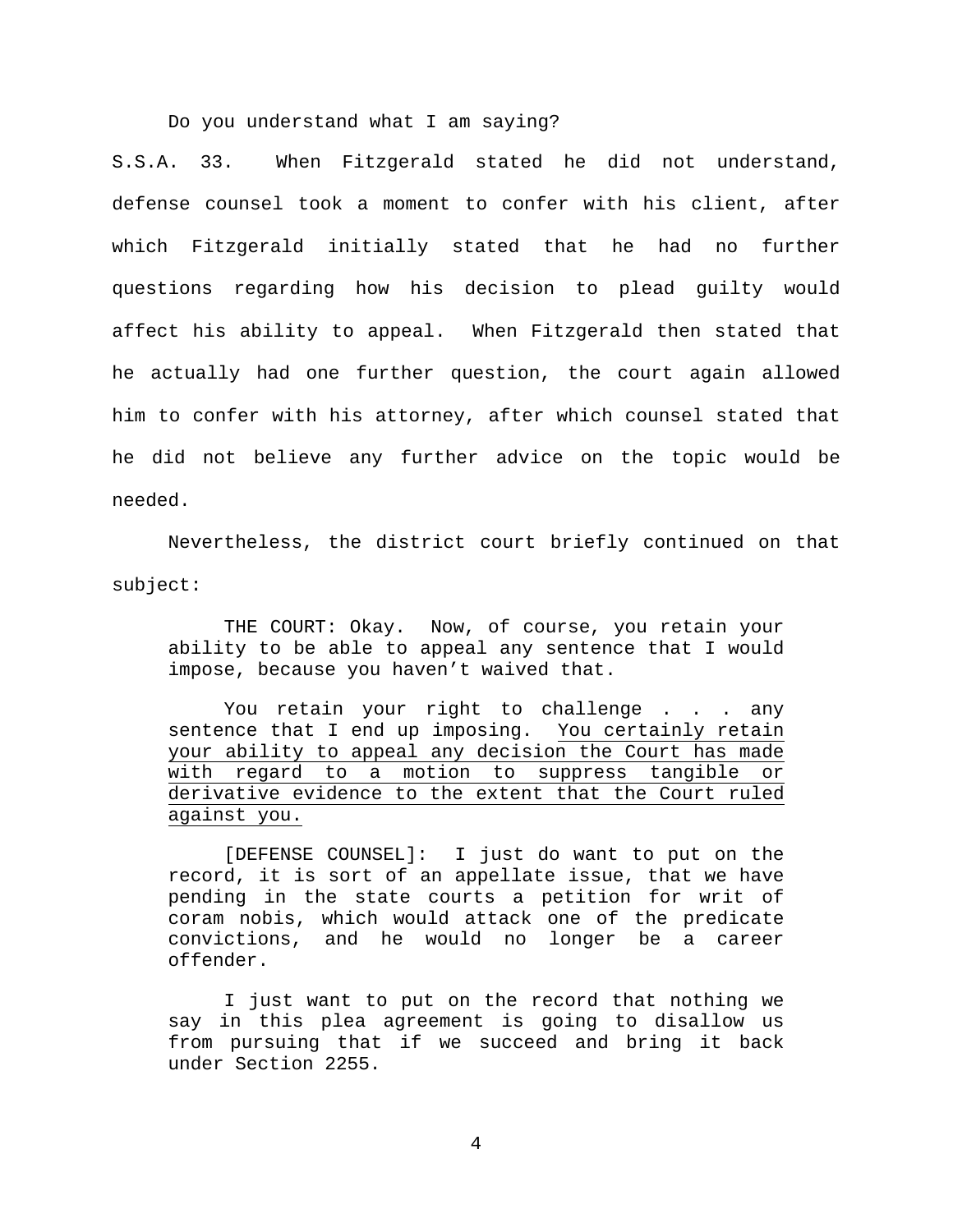S.S.A. 34-35 (emphasis added). The district judge asked the prosecutor if the government agreed that Fitzgerald would not be so barred if his attack on his predicate conviction was successful. The prosecutor, who had previously been silent throughout the entire discussion of appellate rights, answered affirmatively.

As the plea colloquy continued, the district court eventually asked the prosecutor to review the essential elements of each of the charged offenses and the facts supporting those elements. At the end of the colloquy, the court asked both counsel if they believed Fitzgerald had been properly advised. Defense counsel stated that he did. However, the prosecutor stated that he believed there needed to be a record made of the fact that Fitzgerald reviewed and rejected a plea offer from the government. The court proceeded to question Fitzgerald about the plea offer, and Fitzgerald stated that he reviewed it with his attorney, understood it, discussed it with his attorney, and rejected it. The court then asked the prosecutor, "Anything else?" S.S.A. The prosecutor responded, "No, Your Honor, that's perfect." S.S.A. 49.

The district court then accepted Fitzgerald's plea. The court eventually sentenced Fitzgerald to an aggregate term of 130 months' imprisonment.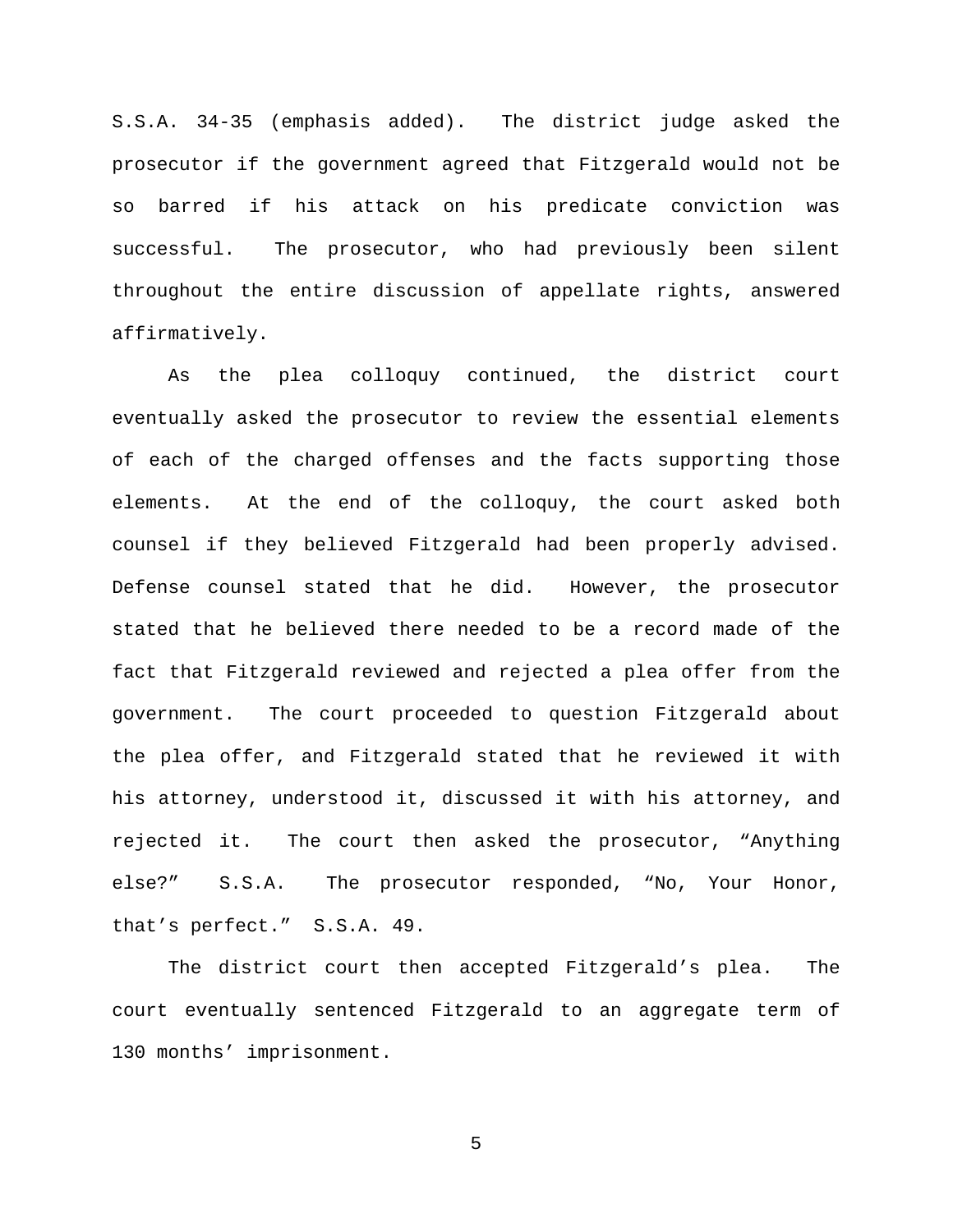Fitzgerald now appeals his convictions, challenging the denial of his suppression motion and his motion for a Franks hearing. In their initial briefs to us, both parties assumed that Fitzgerald's plea was a valid conditional plea that reserved his right to appeal these issues. See Fed. R. Crim. P. 11(a)(2). Nevertheless, we ordered the parties to file supplemental briefs on this question.

II.

A.

The parties both argue that Fitzgerald entered a valid conditional guilty plea and urge us to address the merits of his appeal. We conclude, however, that no valid conditional guilty plea was entered.

It is the general rule that "[w]hen a defendant pleads guilty, he waives all nonjurisdictional defects in the proceedings conducted prior to entry of the plea, and thus has no non-jurisdictional ground upon which to attack that judgment except the inadequacy of the plea." United States v. Smith, 640 F.3d 580, 591 (4th Cir. 2011) (internal quotation marks omitted). However, Federal Rule of Criminal Procedure 11(a)(2) provides an exception:

With the consent of the court and the government, a defendant may enter a conditional plea of guilty or nolo contendere, reserving in writing the right to have an appellate court review an adverse<br>determination of a specified pretrial motion. A of a specified pretrial motion. A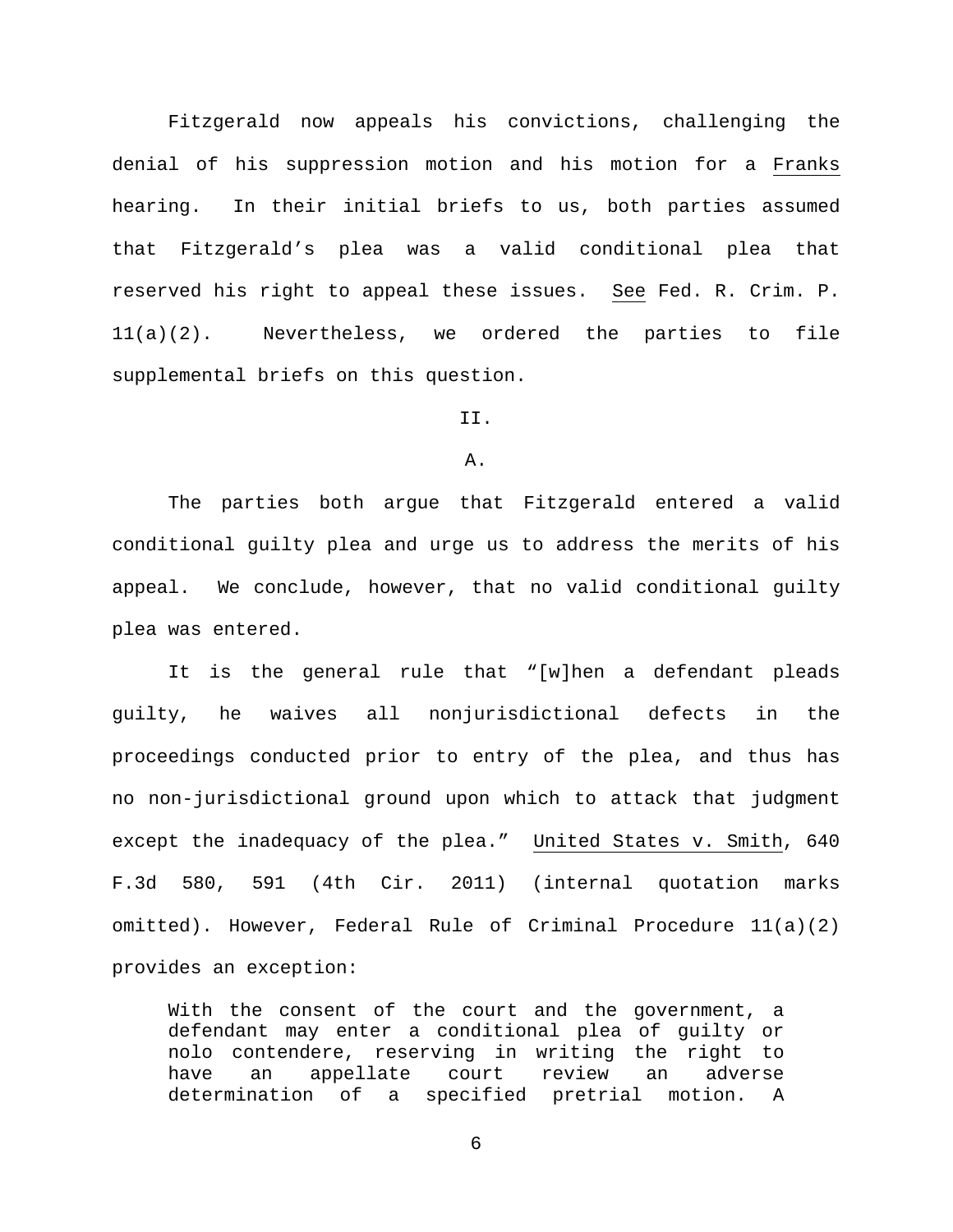defendant who prevails on appeal may then withdraw the plea.

We have explained that the writing requirement "'ensure[s] careful attention to any conditional plea' and [makes] plain to the parties and the court 'that a particular plea was in fact conditional' as well as 'precisely what pretrial issues have been preserved for appellate review.'" United States v. Bundy, 392 F.3d 641, 645 (4th Cir. 2004) (quoting Fed. R. Crim. P. 11 advisory note). The government-consent requirement "'ensure[s] that a conditional plea will be allowed only when the decision of the court of appeals will dispose of the case either by allowing the plea to stand or by such action as compelling dismissal of the indictment or suppressing essential evidence.'" Id. (quoting Fed. R. Crim. P. 11 advisory note (alteration in original)). And the court-approval requirement similarly "ensure[s] that 'the defendant is not allowed to take an appeal on a matter which can only be fully developed by proceeding to trial.'" Id. (quoting Fed. R. Crim. P. 1[1](#page-6-0) advisory note).<sup>1</sup>

<span id="page-6-0"></span><sup>&</sup>lt;sup>1</sup> In addition to the rule's explicit requirements, we have held that a conditional plea must "be limited to casedispositive issues." United States v. Bundy, 392 F.3d 641, 645 (4th Cir. 2004). This additional requirement serves the expressed purposes of conditional pleas "to limit the use of conditional pleas based on two separate, but related, concerns: first, that the conditional plea promote judicial economy, and second, that the conditional plea not be employed in a manner that renders appellate review difficult or impossible." Id. at 646.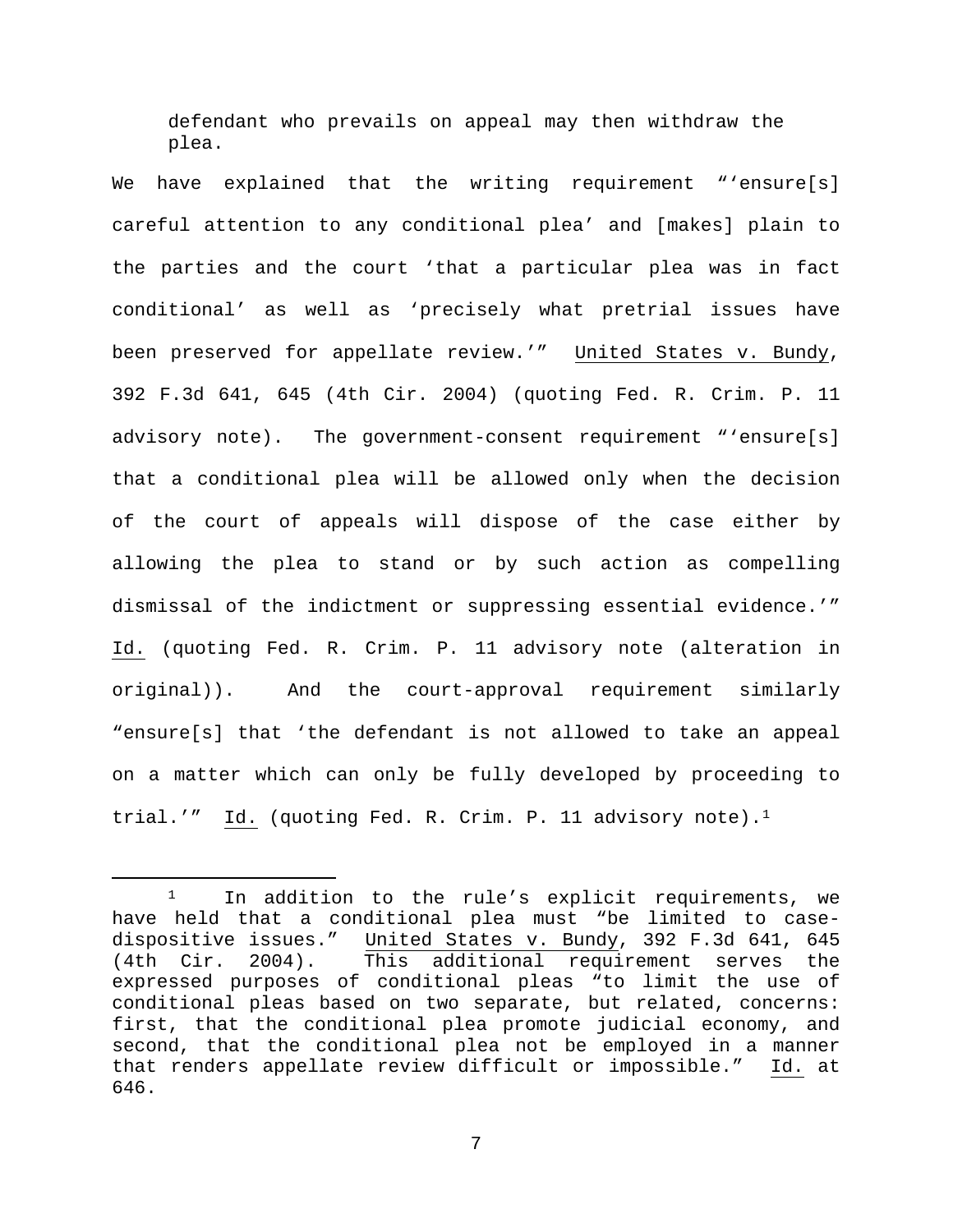Although Rule 11(a)(2) purports to require that the reservation of rights to appeal the issues in question be in writing, we have deemed the writing requirement satisfied when the reservation is "so clearly shown on the record that there is no doubt that a conditional plea was agreed to." United States v. Abramski, 706 F.3d 307, 314 (4th Cir. 2013) (internal quotation marks omitted); see also United States v. Yasak, 884 F.2d 996, 1000 (7th Cir. 1989) ("The transcript of the plea hearing provides a writing of sorts."). This approach is consistent with the notion that "an appellate court can pardon the informalities of a conditional plea so long as the record demonstrates that the spirit of Rule 11(a)(2) has been fulfilled." United States v. Bell, 966 F.2d 914, 916 (5th Cir. 1992). Yet it also "comports with the general rule that conditions to a plea are not to be implied." Bundy, 392 F.3d at 645 (internal quotation marks omitted).<sup>2</sup> In contrast to the somewhat flexible approach we have taken regarding the writing requirement, we have noted that "[t]here is no doubt that the

<span id="page-7-0"></span><sup>&</sup>lt;sup>2</sup> Notwithstanding our creation of this exception to the writing requirement, we emphasize that clearly the better practice is to set out the reservation of rights in writing. See United States v. Yasak, 884 F.2d 996, 1000 (7th Cir. 1989) ("District courts should follow Rule 11's literal language and insist on written pleas under Rule 11(a)(2). The parties likewise should insist on them. This is especially so for defendants, for they have the most to lose if a plea is held invalid.").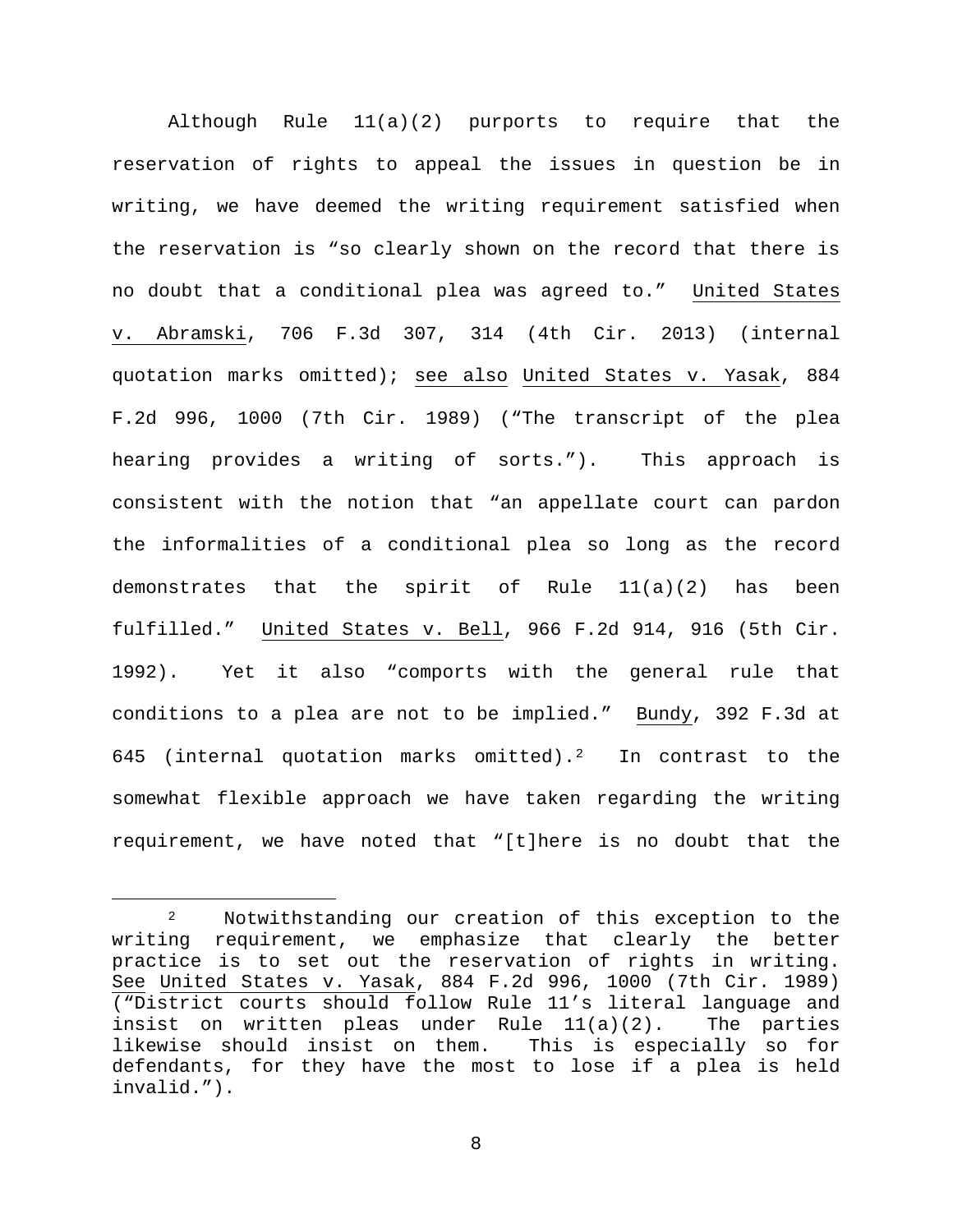second and third requirements under the Rule – Government consent and court approval – are mandatory and cannot be avoided." Id.; see also id. ("The Government must affirmatively agree to the plea, and the district court must exercise its own judgment in approving it.").

In this case, even assuming that the rule's other requirements were satisfied, the government-consent requirement was not.

Fitzgerald maintains that the requirement was satisfied when the prosecutor remained silent during the colloquy in which the district court stated that Fitzgerald would retain the right to appeal the denial of his suppression motion. Fitzgerald also attempts to draw support from the fact that the government takes the position on appeal that the government-consent requirement was satisfied. For its part, the government concedes that a valid conditional plea was entered only if the record demonstrates its affirmative assent to the conditional nature of the plea. But the government argues that the record in fact demonstrates its affirmative assent. We disagree with both parties.

Initially, we note that while Rule 11(a)(2) does not explicitly define what amounts to the "consent of . . . the government," the rule's advisory notes are informative. At the time the rule addressing conditional guilty pleas was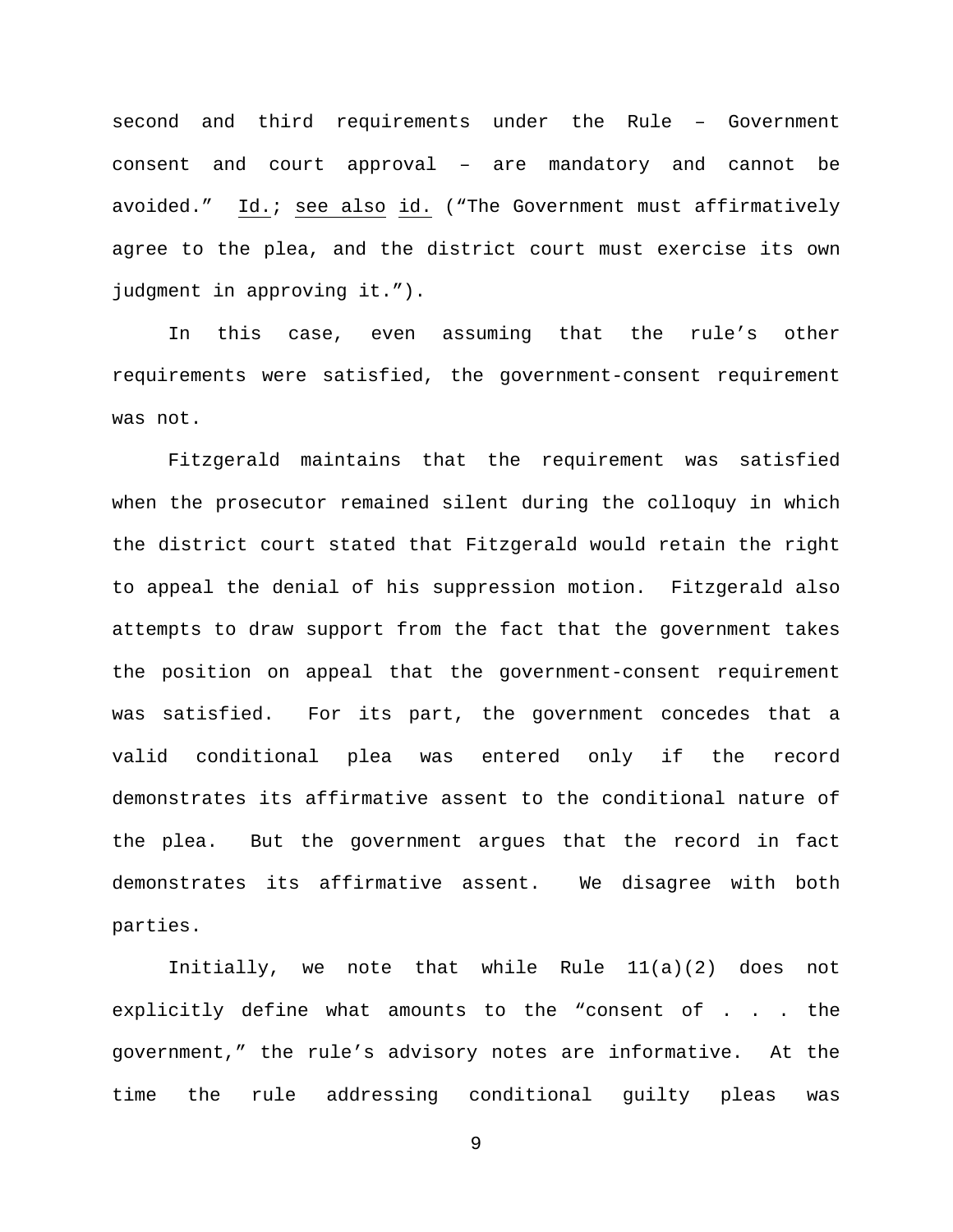promulgated, conditional guilty pleas were already permitted in a number of circuits, including the Second Circuit. See United States v. Carrasco, 786 F.2d 1452, 1454 n.3 (9th Cir. 1986). In United States v. Burke, 517 F.2d 377 (2d Cir. 1975), the Second Circuit had held that "silence on [the government's] part is sufficient assent" to a conditional plea agreement. Id. at 379. Rule 11's Advisory Committee notes explain, however, that Rule 11(a)(2)'s specific requirement that the reservation of the right to appeal certain issues must be in writing would allow courts "to avoid entry of a conditional plea without the considered acquiescence of the government (see United States v. Burke, supra, holding that failure of the government to object to entry of a conditional plea constituted consent)"). Fed. R. Crim. P. 11 advisory note.

This comment indicates that Rule  $11(a)(2)$  was intended to be "a departure from Burke and an insistence on unequivocal government acquiescence." Carrasco, 786 F.2d at 1454 n.3; see Yasak, 884 F.2d at 999. Accordingly, for the government-consent requirement to be satisfied, "[t]he Government must affirmatively agree to the [conditional] plea," Bundy, 392 F.3d at 645, meaning that there must be "direct assent requiring no inference or implication," United States v. Pierre, 120 F.3d 1153, 1156 (11th Cir. 1997). See Bundy, 392 F.3d at 645 ("[C]onditions to a plea are not to be implied." (internal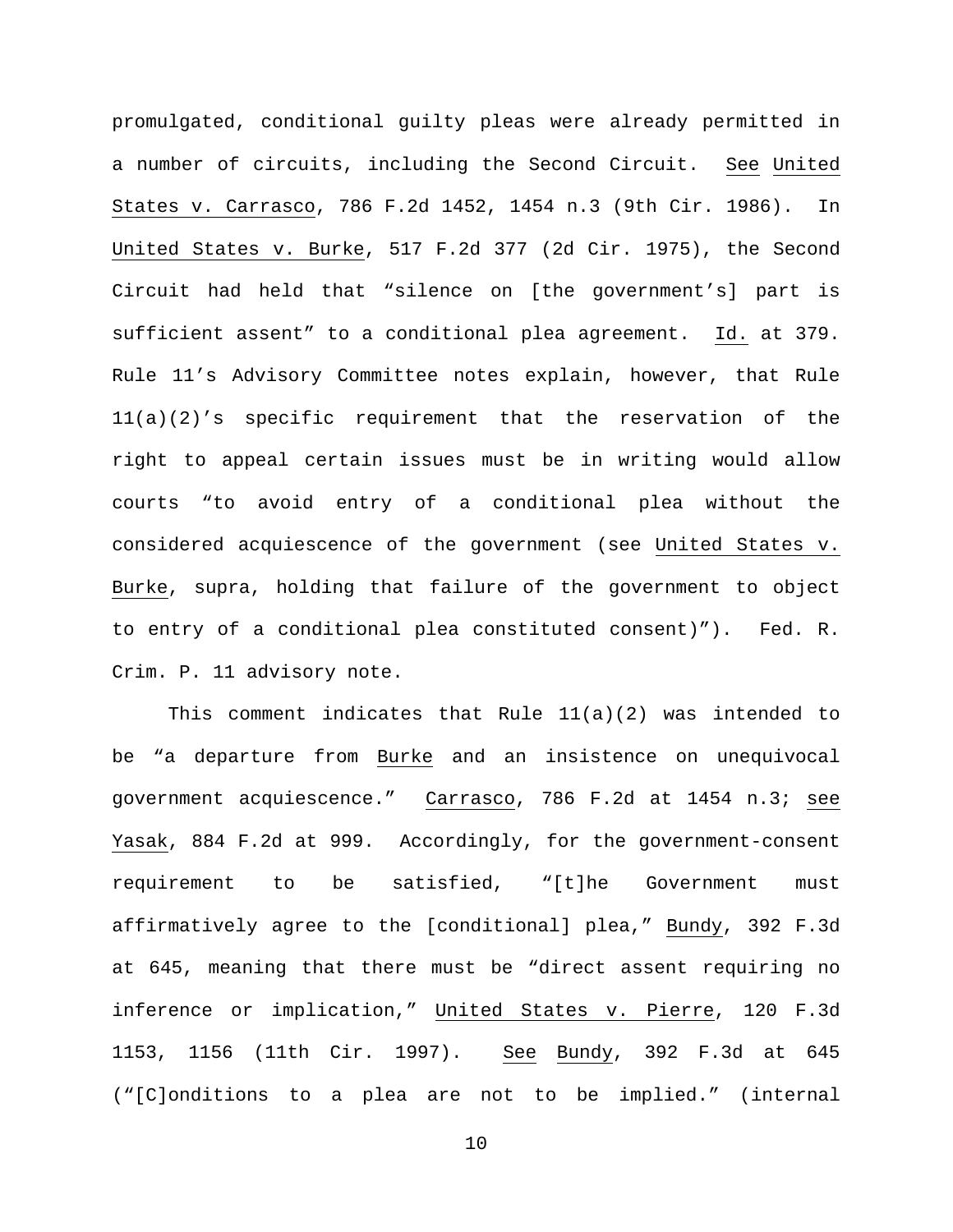quotation marks omitted)). "[S]ilence or inaction by the government is not consent." Pierre, 120 F.3d at 1156. But see Bell, 966 F.2d at 916 (suggesting that government's silence could be sufficient under certain circumstances).

The record here falls well short of demonstrating unequivocal government acquiescence to a conditional plea. Nowhere in the plea colloquy transcript does the court or either party make reference to a conditional guilty plea or Rule  $11(a)(2).<sup>3</sup>$  $11(a)(2).<sup>3</sup>$  $11(a)(2).<sup>3</sup>$  The only statement from defense counsel that even arguably relates to the issue is murky at best. Defense counsel stated, "[I]t certainly is one of the reasons the Court might guess that [Fitzgerald] wants to appeal is to take up the issue of the suppression hearing, and I think [Fitzgerald is] hearing you say maybe he's waiving that by entering a plea of guilty, and that's not the case." S.S.A. 33 (emphasis added). Especially given that the record contains no previous suggestion that Fitzgerald would somehow reserve the right to appeal that ruling, it is somewhat unclear whether "that's not the case" referred to a belief by Fitzgerald that he retained the right to appeal or to the district court's possible suggestion that Fitzgerald was waiving the right to appeal that issue. No

<span id="page-10-0"></span><sup>&</sup>lt;sup>3</sup> Nor does the record even reflect any statements by either side prior to the prior colloquy suggesting that Fitzgerald's guilty plea would be conditional.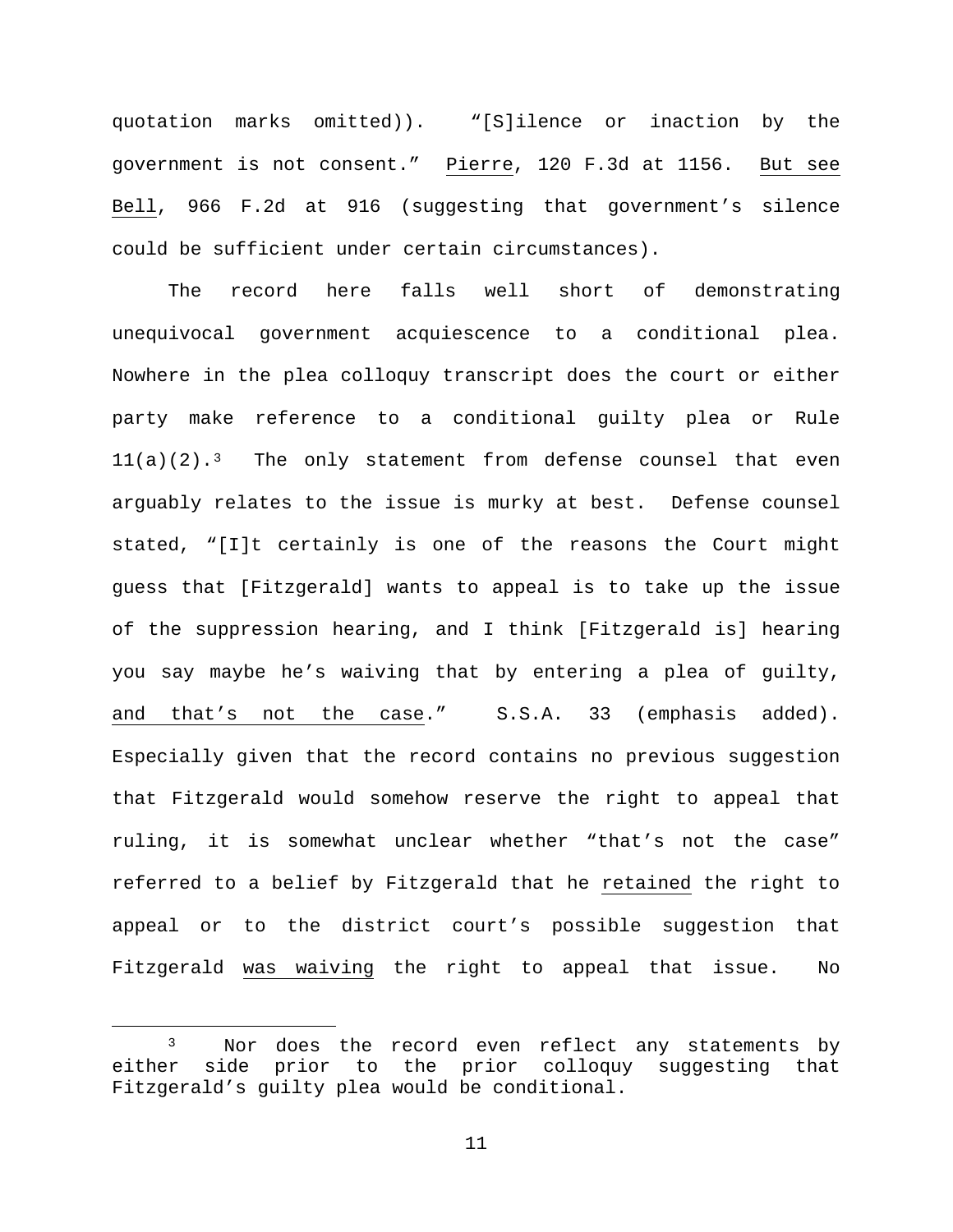clarification immediately followed that would have alerted the prosecutor that defense counsel was taking the position that Fitzgerald was retaining the right to appeal that ruling.

The only clear statement concerning Fitzgerald's right to appeal the suppression issue came two pages later in the transcript, after defense counsel had already stated that he did not believe any further discussion of appellate rights was needed. The court stated that Fitzgerald retained the right to "[c]hallenge any sentence that I end up imposing" and "certainly retain[ed the] ability to appeal any decision the Court has made with regard to a motion to suppress tangible or derivative evidence to the extent that the Court ruled against [him]." S.S.A. 35. Immediately following that statement, defense counsel raised a separate issue regarding appellate rights, and the subject of the right to appeal the denial of the motion to suppress was never revisited.

As we have noted, the government concedes that for there to be a valid conditional plea, the record must reflect its affirmative assent to the conditional plea. The government contends that this affirmative assent came in the form of the prosecutor's response to a question asked by the district court at the end of the plea colloquy. The court had asked the prosecutor if he believed Fitzgerald had been properly advised during the plea colloquy, to which the prosecutor responded that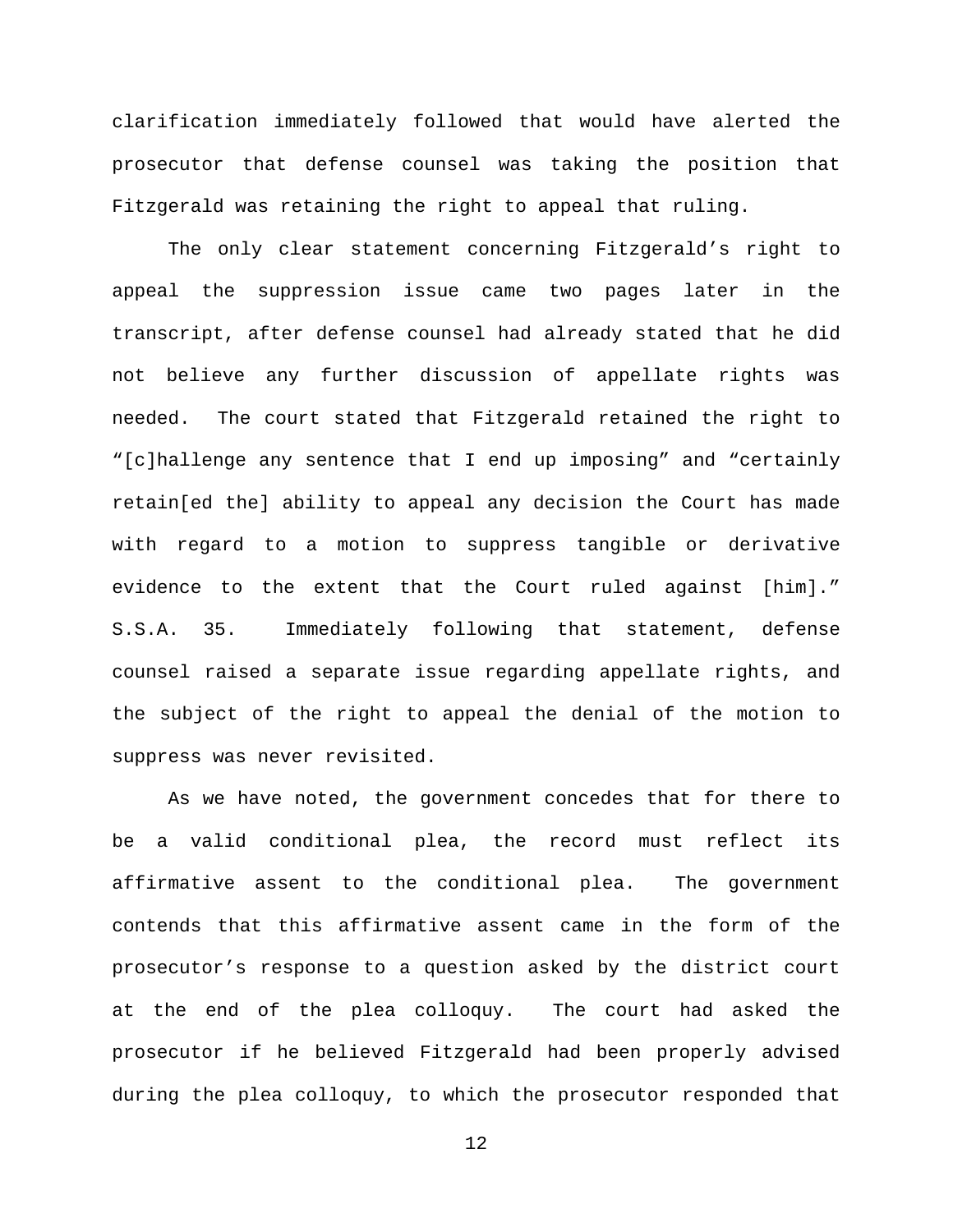he believed there needed to be a record made of the fact that Fitzgerald reviewed and rejected a plea offer from the government. The judge then asked Fitzgerald several questions about the plea offer and Fitzgerald answered them. At that point, the court asked the prosecutor, "Anything else?" and the prosecutor answered, "No, Your Honor, that's perfect." S.S.A. 49.

The government maintains that the "that's perfect" comment represented an acceptance by the prosecutor of the entire Rule 11 colloquy. Since the colloquy included a statement by the court that Fitzgerald had reserved his right to appeal the denial of his suppression motion, the government contends the "that's perfect" comment constituted an assent to Fitzgerald's reservation of rights. We disagree.[4](#page-12-0) First of all, it is far from clear that the "that's perfect" comment did not simply refer to the record the court had just finished making concerning Fitzgerald's knowledge and consideration of the government's plea offer. And even if the prosecutor intended

<span id="page-12-0"></span>We note that the fact that the government is taking the position on appeal that the "that's perfect" comment satisfied the government-consent requirement is not a substitute for its actual assent during the district court proceedings. Rule 11(a)(2) makes clear that the government's consent is a<br>precondition for a valid conditional quilty plea. See Fed. R. precondition for a valid conditional guilty plea. Crim. P.  $11(a)(2)$  ("With the consent of the court and the government, a defendant may enter a conditional plea of guilty . . . ."). In the absence of assent by the government in the district court, no conditional guilty plea was validly entered.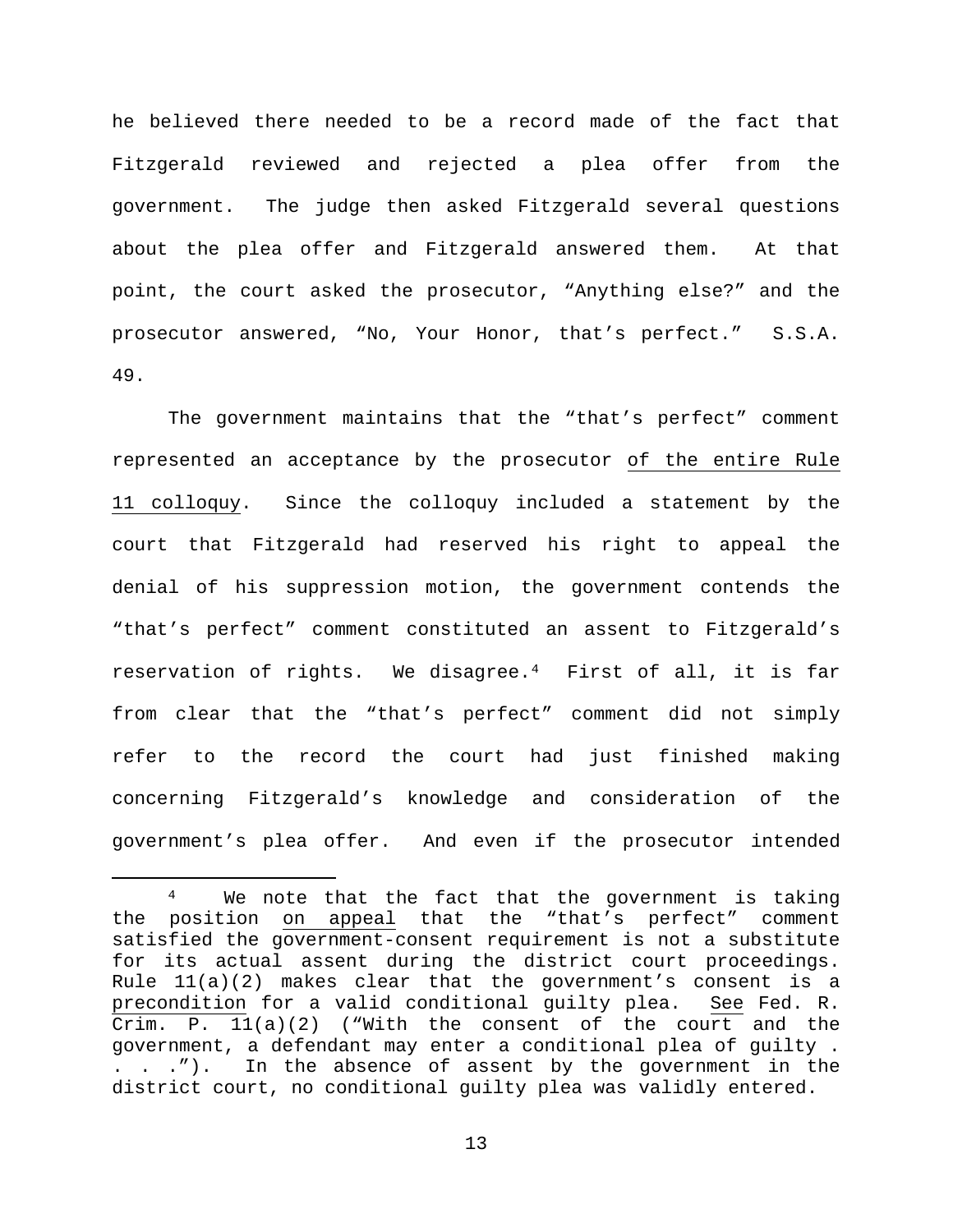his "that's perfect" comment to refer to the entire plea colloquy, we have already explained that nothing in the record affirmatively indicates the specificity contemplated by Rule 11(a)(2). Accordingly, it would require inference upon inference for us even to conclude that the "that's perfect" comment demonstrated the prosecutor's agreement with the judge's earlier statement concerning Fitzgerald's right to appeal the suppression ruling. Suffice it to say that the "that's perfect" statement is far from the "unequivocal government acquiescence" to a conditional guilty plea that Rule 11(a)(2) requires. We therefore conclude that the mandatory government-consent requirement was never satisfied, and the plea on which the judgment appealed from is based is not a valid conditional plea. See Bundy, 392 F.3d at 645.

#### B.

Insofar as Fitzgerald did not enter a valid conditional guilty plea, the question of whether the district court erred in denying his suppression motion is not properly before us. See id. ("Absent a valid conditional guilty plea, we will dismiss a defendant's appeal from an adverse pretrial ruling on a nonjurisdictional issue."). Nevertheless, we still must consider whether "an unconditional plea has been entered or" whether "no valid plea has been entered." Id. at 649 (alteration and internal quotation marks omitted). We may treat Fitzgerald's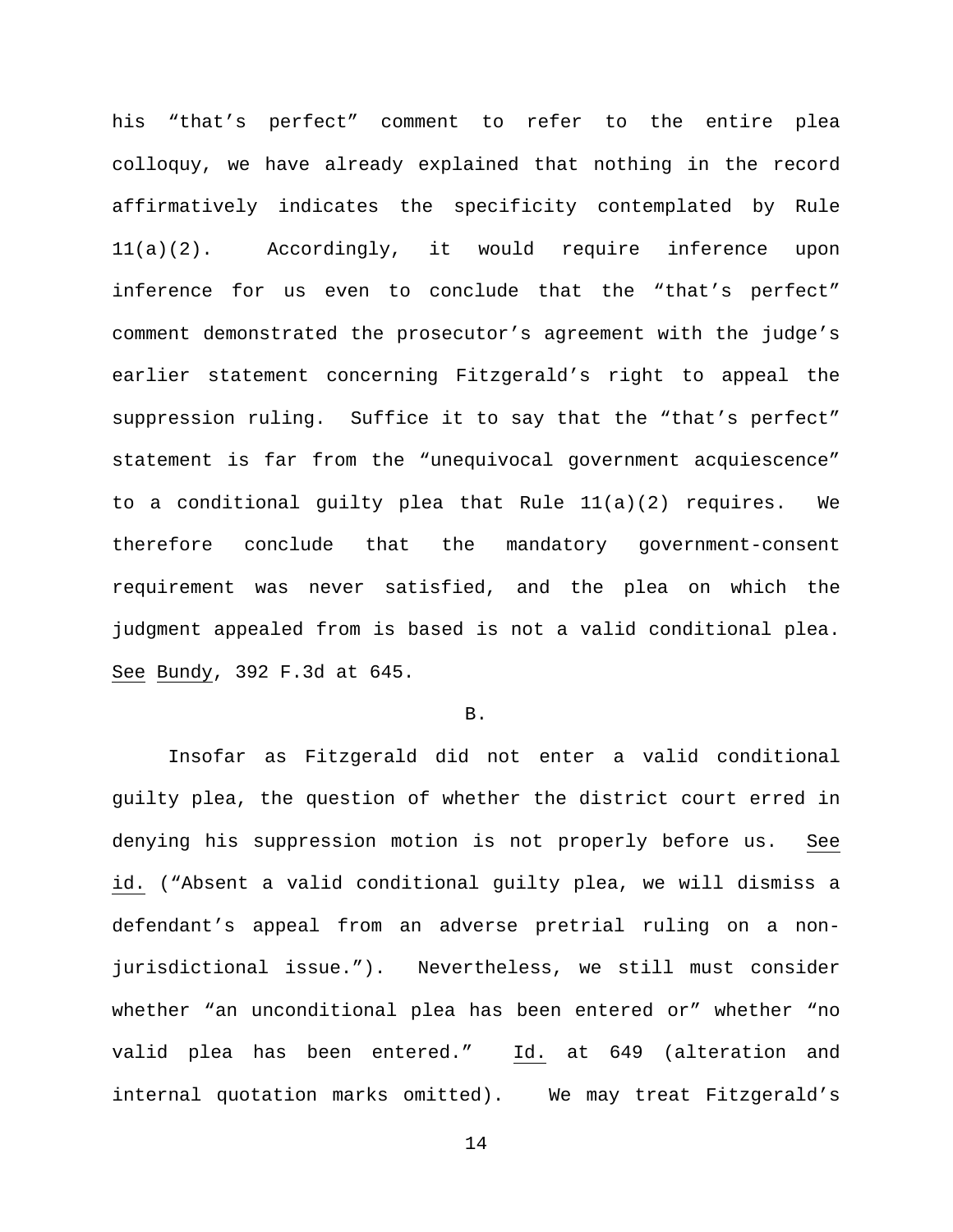plea as unconditional only if he "entered such a plea, including a waiver of appeal rights, 'knowingly, intelligently, and with sufficient awareness of the relevant circumstances and likely consequences.'" Id. (quoting United States v. Ruiz, 536 U.S. 622, 629 (2002)).

The parties agree that if Fitzgerald's plea was not a valid conditional guilty plea, we cannot treat it as a knowing and voluntary unconditional plea in light of the facts that the district court apparently understood Fitzgerald's plea to be conditioned on his right to appeal the denial of his suppression motion, and that Fitzgerald entered his plea in reliance on the assurance that he had preserved that issue. We agree with the parties on this point. See Pierre, 120 F.3d at 1156. Accordingly, since we have neither a valid conditional plea nor a valid unconditional plea, we must vacate the judgment. See Bundy, 392 F.3d at 649. On remand, Fitzgerald can decide whether to plead guilty again or whether to proceed to trial. See id. at 650.

III.